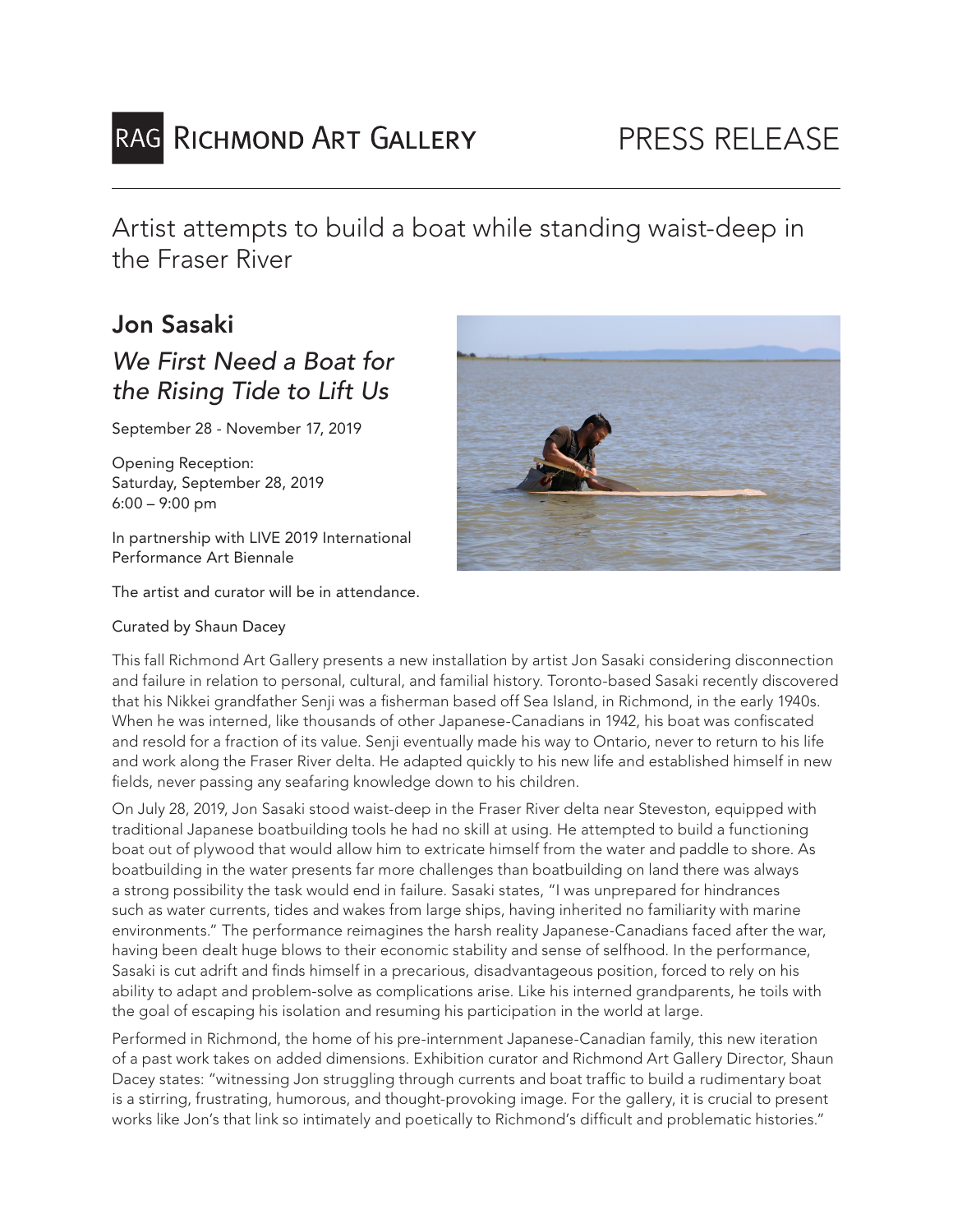Opening September 28th, Richmond Art Gallery presents video documentation and ephemera of Sasaki's performance.

For high-resolution images or to arrange an interview, please contact: Paula Hickey, Gallery & Exhibition Coordinator: phickey@richmond.ca, 604-247-8312

# Biography

Jon Sasaki brings performance, video, object and installation into a framework where expectation and outcome never align, generating a simultaneous sense of pathos and fun. His work employs reason-based approaches reminiscent of conceptual art while investigating romantic subjects; in this juxtaposition, Sasaki creates humorous, self-exhaustive systems caught in cycles of trial and error. Jon Sasaki is represented by Clint Roenisch Gallery.







### richmondartgallery.org

*The only public gallery in Richmond, the Richmond Art Gallery (RAG) is a municipal gallery supported by the nonprofit Richmond Art Gallery Association. In operation since 1980, the Gallery presents exhibitions by regional, national and international artists, maintains a permanent collection of over 400 works, and presents innovative and diverse programming for children, youth, and adults. Richmond Art Gallery is dedicated to promoting dialogue among Richmond's diverse communities through the presentation of contemporary visual art.*

#### LOCATION

Richmond Cultural Centre 7700 Minoru Gate Richmond, BC V6Y 1R9

#### **CONTACT**

gallery@richmond.ca 604-247-8300 richmondartgallery.org VISIT US Monday - Friday: 10 am - 6 pm Saturday - Sunday: 10 am - 5 pm Free Admission

### FOLLOW US

Facebook RichmondArtGalleryBC Twitter RAG\_Gallery\_BC Instagram richmondartgallery



Canada Council Conseil des Arts for the Arts du Canada







Image: Jon Sasaki, *We First Need a Boat for the Rising Tide to Lift Us*, performance, Fraser River, Steveston, BC, 2019.